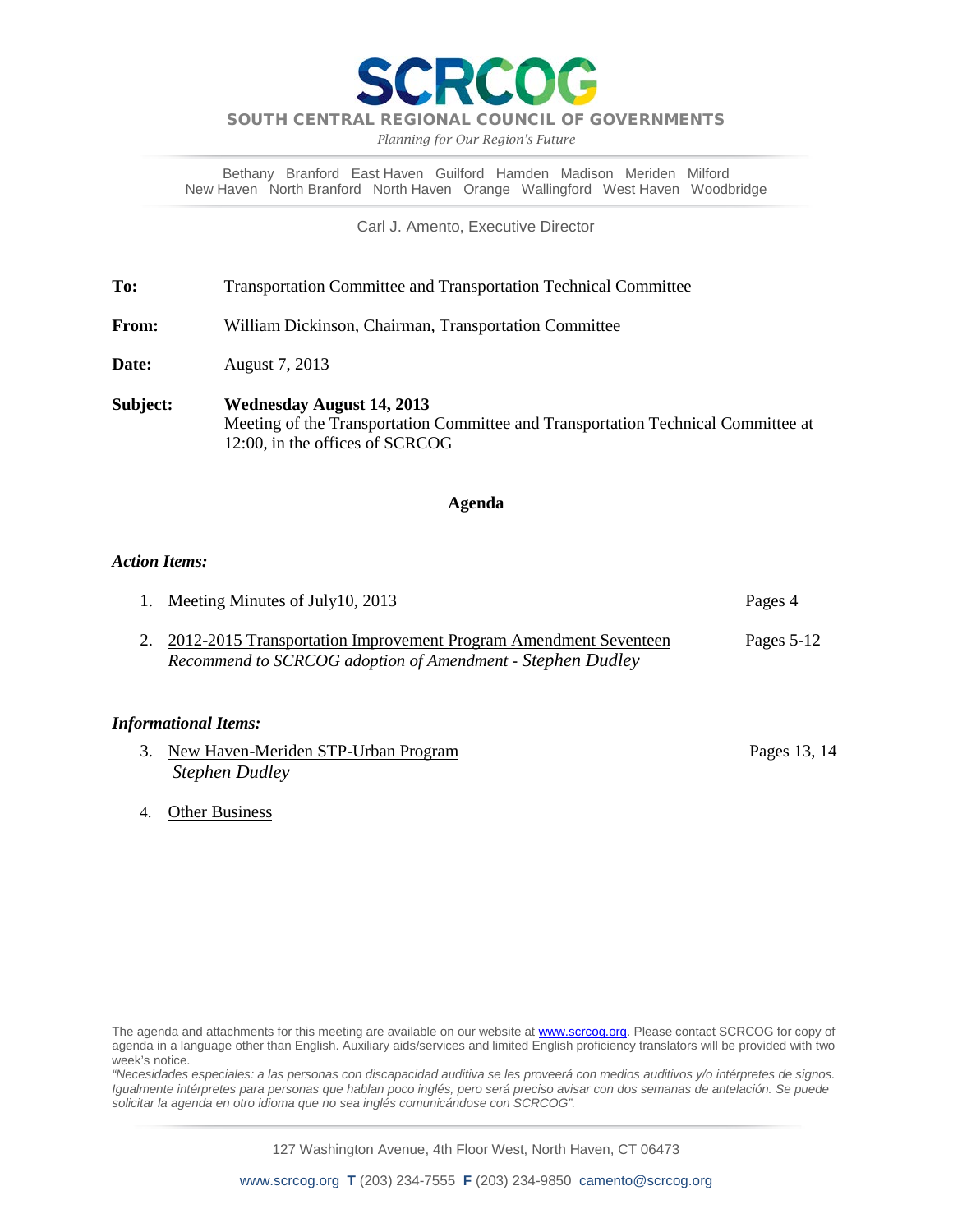PCC

*Planning for Our Region's Future*

Bethany Branford East Haven Guilford Hamden Madison Meriden Milford New Haven North Branford North Haven Orange Wallingford West Haven Woodbridge

Carl J. Amento, Executive Director

Transportation and Transportation Technical Committee Distribution List *All Receiving Agenda Notice via Email or Fax Agenda at SCRCOG's Web Site: www.scrcog.org*  **August 14, 2013** *Municipalities*  Bethany: S. Huxley, A. Marek, A. Green<sup>1</sup> Branford: A. DaRos, S. Rasmussen, C. Andres, J. Plaziak<sup>1</sup> East Haven: J. Maturo, K. White<sup>1</sup> Guilford: J. Mazza, G. Kral, M. Damiani, J. Portley<sup>1</sup> Hamden: S. Jackson, L. Creane, R. Roscow, E. Fuller, T. Wydra, B. Brinton<sup>1</sup> Madison: F. McPherson, M.  $\text{Ott}^1$ Meriden: M. Rohde, D. Caruso, L. Kendzior, D. Brunet, A. Swanson, B. Bass<sup>1</sup> Milford: B. Blake, D. Sulkis, B. Kolwicz, D. Holden, G. Wassmer<sup>1</sup> New Haven: J. DeStefano, K.Murphy, R. Miller<sup>1</sup>, K. Gilvarg, B. Notghi, M Piscitelli, J Travers North Branford: K. Weiss<sup>1</sup>, C. Zebb, M. Paulhus North Haven: M. Freda, A. Fredricksen, B. Cummings, J Bodwell<sup>1</sup> Orange: P. Dinice, S. Savarese Wallingford: W. Dickinson, J. Thompson<sup>1</sup> West Haven: M. Allen, A. Quadir<sup>1</sup>, B. Sabo, Woodbridge: J. Hellauer, P. Rubens-Dahl, W. Connors<sup>1</sup> 1 *voting Technical Transportation Committee member appointed by chief elected official*

### *Others*

The Advisor Amity Observer Center for Disability Rights: M. Gallucci ConnDOT: M. Rolfe, G. Wright, D. Larosa, J Redeker, R. Etuka, K. Chukwa, M. Salter, P. Zapatrick Connecticut League of Women Voters (New Haven Chapter): N. Ciarleglio Connecticut Post Connecticut Public Broadcasting Connecticut Transit: P. Fry, S. Willis CTRIDES: P. Hypolite Fay, Spofford & Thorndike: G. Lindsay FHWA: Eloise Powell, Amy Jackson-Grove Fox Connecticut Greater New Haven Chamber of Commerce: T. Rescigno, L. DiCocco-Beauton Greater New Haven Convention and Visitors Bureau: G. Kozlowski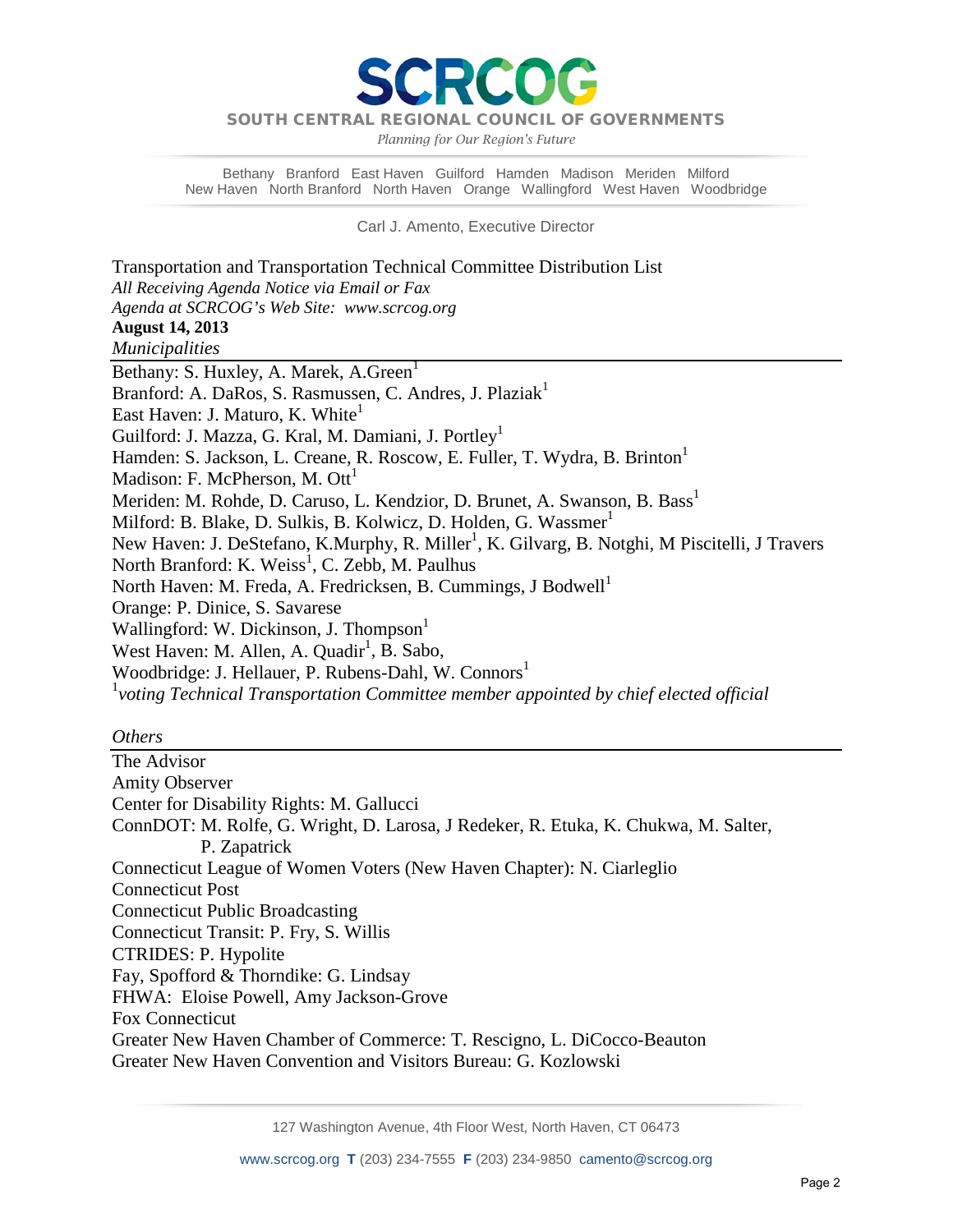

*Planning for Our Region's Future*

Bethany Branford East Haven Guilford Hamden Madison Meriden Milford New Haven North Branford North Haven Orange Wallingford West Haven Woodbridge

Carl J. Amento, Executive Director

*Distribution List (Continued)* **August 14, 2013** Greater New Haven Transit District: D. Carter, L. Richards, A. Naudus Hamden Community News Hamden Journal Hartford Courant Inner City News Integrated Management Controls: S. Gale LaVoz Luchs Associates: R. Dagan Meriden Transit District: J. Zajac Milford Mirror Milford- Orange Bulletin Milford Transit District: H. Jadach My Record Journal New Haven Advocate New Haven Independent New Haven Parking Authority: J. Staniewicz, W. Kilpatrick, M. Fortunata New Haven Register: M. Zaretsky Northeast Transportation Company: J. Spina Office of Congresswoman Rosa DeLauro: L. Mangini Orange Patch PBAmericas (Glastonbury): A. Moretti, Post Chronicle Shoreline Times Shore Publishing Technical Planning Associates: B. Sacco Totokett Times United Illuminating Company: S. Saczynski, Wallingford Public Access West Haven Chamber of Commerce: N. DeMatties West Haven Voice WVIT Channel 30 News WTNH Channel 8 News WTIC 1080 news WRYM 840 AM La Gigante WFSB Channel 3 News WQUN 1220 AM

127 Washington Avenue, 4th Floor West, North Haven, CT 06473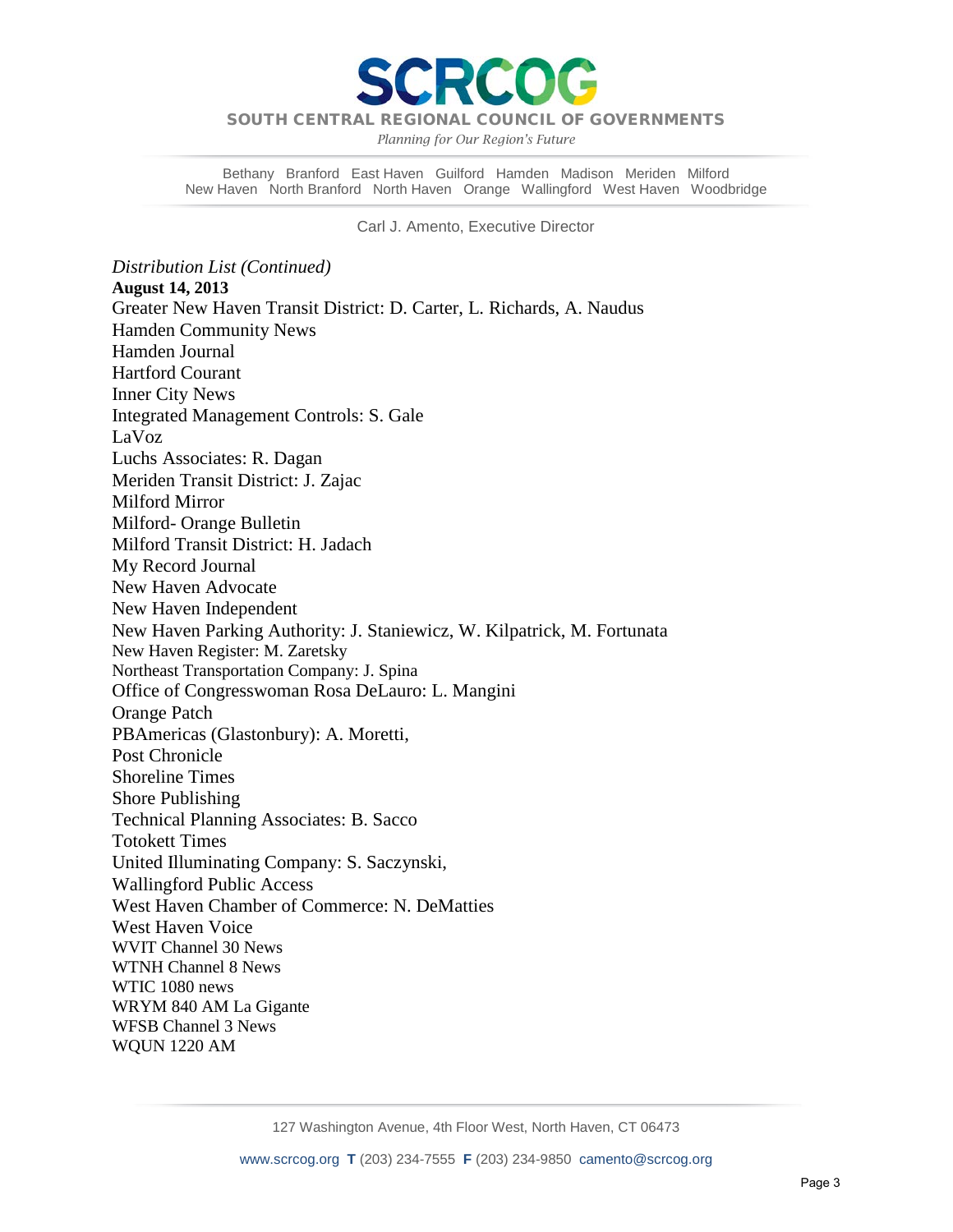RCO

*Planning for Our Region's Future*

Bethany Branford East Haven Guilford Hamden Madison Meriden Milford New Haven North Branford North Haven Orange Wallingford West Haven Woodbridge

### Carl J. Amento, Executive Director Minutes Transportation Committee July 10, 2013

| <b>Transportation Committee Members</b>            | <b>Transportation Technical Committee</b> |
|----------------------------------------------------|-------------------------------------------|
| Guilford, FS Joseph Mazza                          | Guilford, James Portley                   |
| Madison, FS Fillmore McPherson                     | Hamden, Robert Brinton                    |
| Branford, Janice Plaziak proxy for First Selectman | Meriden, Bob Bass                         |
| Unk DaRos                                          | Milford, Gary Wassmer                     |
| New Haven, James Travers, Proxy for Mayor John     | North Branford, Kurt Weiss                |
| DeStefano                                          | North Haven, Jonathan Bodwell             |
| <b>SCRCOG</b>                                      | Orange, Steve Savarese                    |
| Carl Amento, James Rode, Chris Rappa               | West Haven, Abdul Quadir                  |
| <b>Guests Edgar Wynkoop, CDOT</b>                  |                                           |
| Lou Mangini, Congresswoman DeLauro's office        |                                           |
| Donna Carter, GNHTD                                |                                           |
| Mike Mohler                                        |                                           |

First Selectman Fillmore McPherson called the meeting to order at 12:06.

### **Action Item #1**

Minutes of the June 12, 2013 meeting were adopted on a motion by FS McPherson. B. Brinton seconded and minutes were approved. FS Mazza abstained

### **Action Item #2**

J Rode presented Amendment 16 which included 9 projects.FS Mazza made a motion to recommend approval J. Portley seconded and motion passed unanimously

### **Informational Item #1**

J. Rode gave an update of the STP-Urban program. An updated document listing the projects was handed out and those present provided updates on their individual projects

### **Informational Item #2**

J Plaziak made a motion to adjourn. J. Portley seconded, meeting was adjourned at 12:32 PM.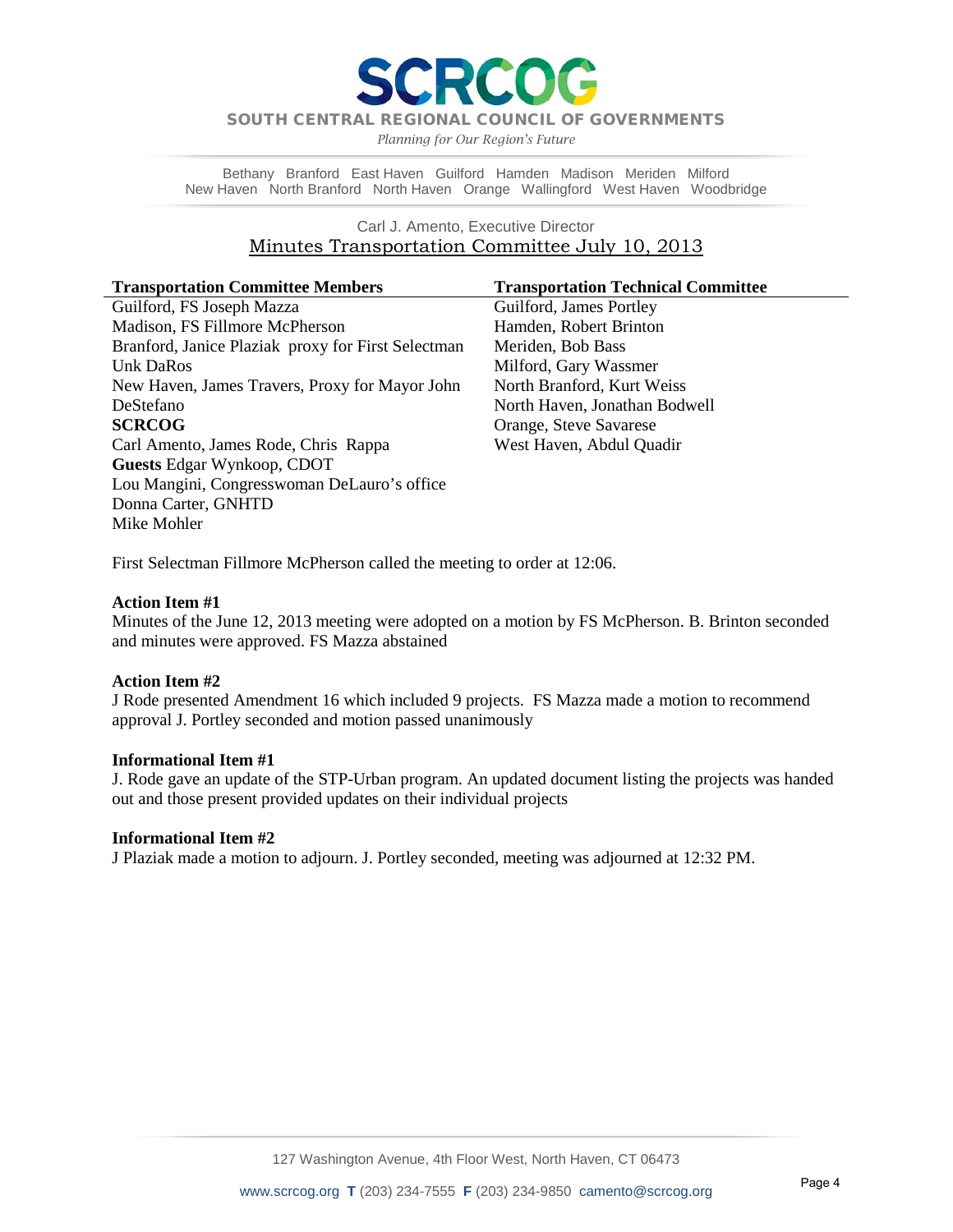# **South Central Regional Council of Governments** 2012-2015 TRANSPORTATION IMPROVEMENT PROGRAM Amendment Number 17

# **Project 0170-T708 2010-029 TRANSIT CAPITAL PLANNING - FY 08 Page 6**

- **Changes** Amendment 17 moves 5307P funds from FY12 to FY15
- **Reason** Funds were not used in FY12. In order for funds to be obligated they must be shown in the appropriate Fiscal Year. Action is necessary to ensure that the federal apportionment for FY12 can be fully obligated

## **Project 0300-0149 2010-A2\_2 NHL-Positive Train Control Page 7**

- **Changes** Amendment 17 moves 5309A funds from FY12 into FY13
- **Reason** Funds were not used in FY12. In order for funds to be obligated they must be shown in the appropriate Fiscal Year. Action is necessary to ensure that the federal apportionment for FY12 can be fully obligated

## **Project 0301-T119 2007-032 NH-ML Catenary replacement, Section C1A & C2. Page 8**

- **Changes** Amendment 17 moves 5309A funds from FY12 to FY13
- **Reason** Funds were not used in FY12. In order for funds to be obligated they must be shown in the appropriate Fiscal Year. Action is necessary to ensure that the federal apportionment for FY12 can be fully obligated

### **Project 0424-AXXX 2010-004 Milford Transit Administrative Capital Program Page 9**

- **Changes** Amendment 17 moves 5307C funds from FY12 to FY13 and changes the funding to 5307P
- **Reason** Funds were not used in FY12. In order for funds to be obligated they must be shown in the appropriate Fiscal Year. Action is necessary to ensure that the federal apportionment for FY12 can be fully obligated.

# **Project 0424-PXXX 2010-005 Milford Transit Replace Paratransit Vehicles Page 10**

- **Changes** Amendment 17 moves 5307C funds from FY12 to FY13 and changes the funding to 5307P
- **Reason** Funds were not used in FY12. In order for funds to be obligated they must be shown in the appropriate Fiscal Year. Action is necessary to ensure that the federal apportionment for FY12 can be fully obligated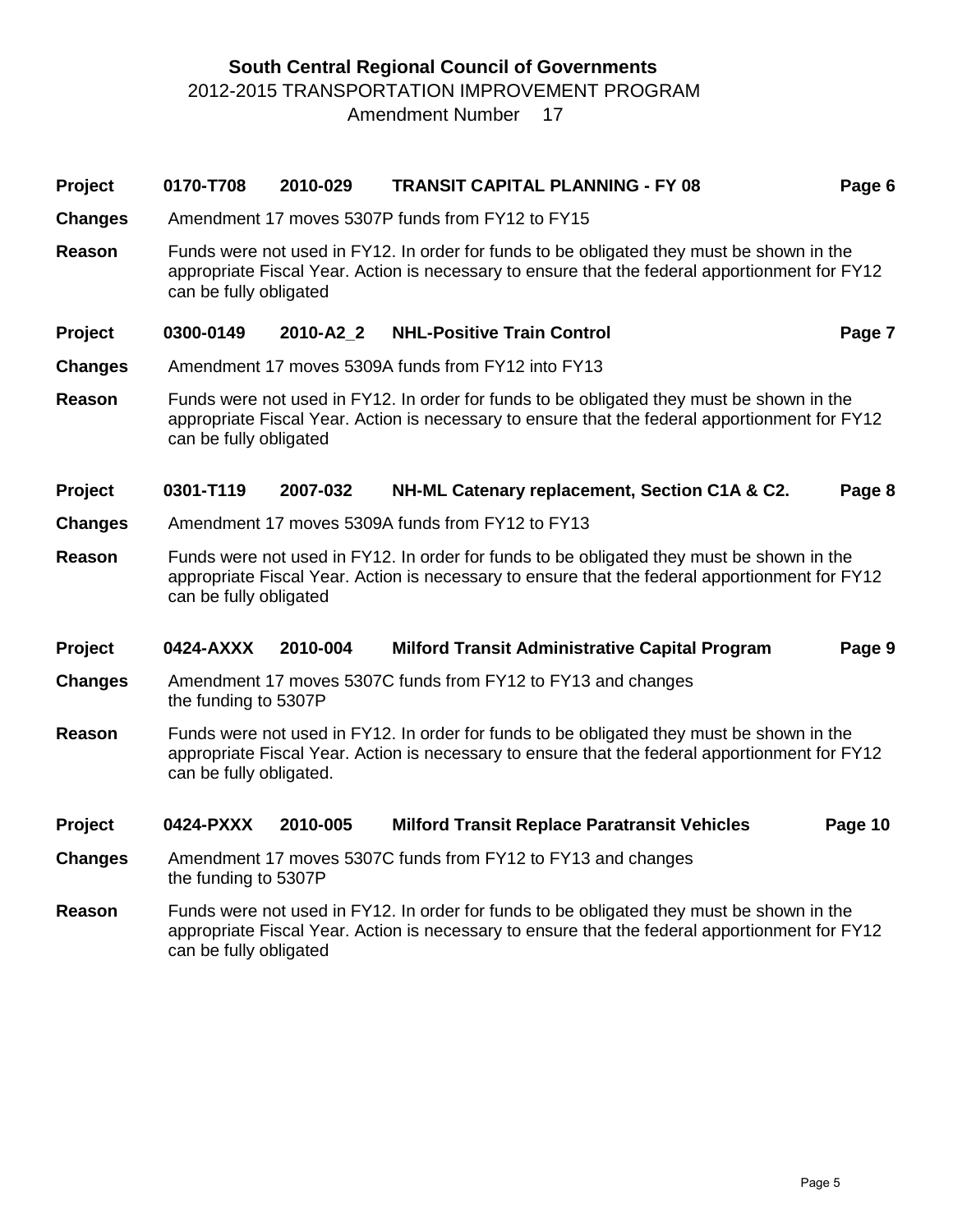**State Project 0170-T708 SCRCOG # 2010-029**

**Municipality** Statewide

Proposed

**Project Name** TRANSIT CAPITAL PLANNING - FY 08

**Description** Provide ConnDOT staff support for transit capital planning, planning studies and maintenance of ridership data - unobligated funds from FFY2008 are reflected

| <b>Current TIP Funding (In Thousands)</b>  |              |              |              |      |      |          |      |            |
|--------------------------------------------|--------------|--------------|--------------|------|------|----------|------|------------|
| <b>Funding</b>                             | <b>Phase</b> |              | <b>Prior</b> | 2012 | 2013 | 2014     | 2015 | <b>FYI</b> |
| 5307P                                      | <b>OTH</b>   | Federal      |              | 200  |      |          |      |            |
|                                            |              | <b>State</b> |              | 50   |      |          |      |            |
| <b>Total Cost</b>                          | \$250        |              | $\Omega$     | 250  | 0    | $\Omega$ | 0    | 0          |
| <b>Proposed TIP Funding (In Thousands)</b> |              |              |              |      |      |          |      |            |
| <b>Funding</b>                             | <b>Phase</b> |              | <b>Prior</b> | 2012 | 2013 | 2014     | 2015 | <b>FYI</b> |
| 5307P                                      | <b>OTH</b>   | Federal      |              |      |      |          | 200  |            |
|                                            |              | <b>State</b> |              |      |      |          | 50   |            |
| <b>TIP Funds</b>                           | \$250        |              | 0            | 0    | 0    | 0        | 250  | 0          |

**Amendment Notes**

Project continues in FY10 TIP. FY10 TIP Amend 16 moves funds from FY10 to FY11. FY12 TIP includes ongoing project. FY12 TIP Amend 17 moves funds to FY15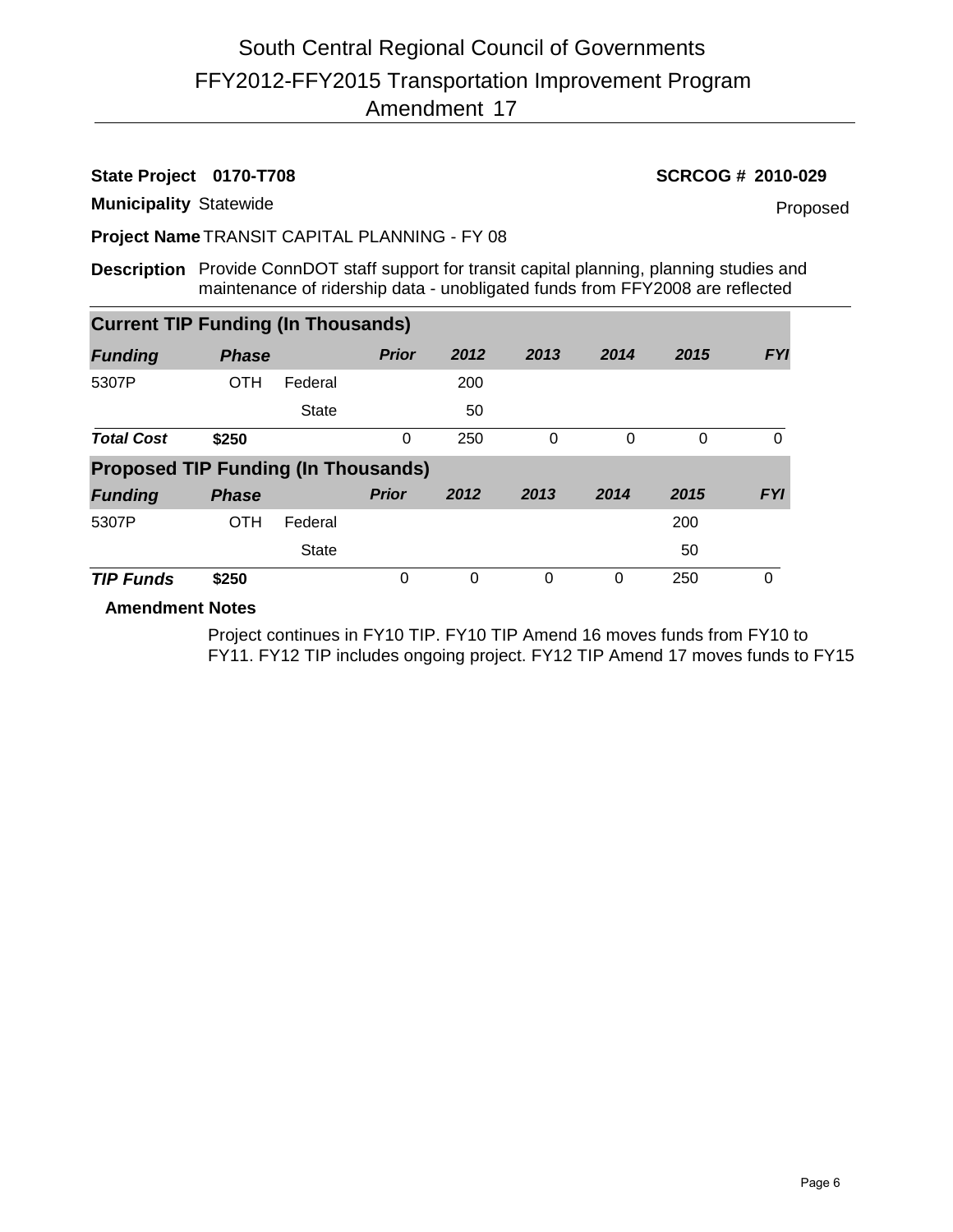# **State Project 0300-0149 SCRCOG # 2010-A2\_2**

**Municipality** New Haven

Proposed

**Project Name** NHL-Positive Train Control

**Description** The Railroad Safety Act of 2008 has mandated installation of Positive Train Control Systems. System designed to montior train activity, prevent collisions, controll headway spacing, enforce speed restrictions and advise of hazards.

| <b>Current TIP Funding (In Thousands)</b>  |              |              |              |        |         |      |      |            |
|--------------------------------------------|--------------|--------------|--------------|--------|---------|------|------|------------|
| <b>Funding</b>                             | <b>Phase</b> |              | <b>Prior</b> | 2012   | 2013    | 2014 | 2015 | <b>FYI</b> |
| 5307P                                      | <b>ENG</b>   | Federal      |              | 9,600  |         |      |      |            |
|                                            |              | <b>State</b> |              | 2,400  |         |      |      |            |
| 5309A                                      | <b>CON</b>   | Federal      |              | 48,000 | 48,000  |      |      |            |
|                                            |              | <b>State</b> |              | 12,000 | 12,000  |      |      |            |
| <b>Total Cost</b>                          | \$132,000    |              | 0            | 72,000 | 60,000  | 0    | 0    | $\Omega$   |
| <b>Proposed TIP Funding (In Thousands)</b> |              |              |              |        |         |      |      |            |
| <b>Funding</b>                             | <b>Phase</b> |              | <b>Prior</b> | 2012   | 2013    | 2014 | 2015 | <b>FYI</b> |
| 5307P                                      | <b>ENG</b>   | Federal      |              | 9,600  |         |      |      |            |
|                                            |              | <b>State</b> |              | 2,400  |         |      |      |            |
| 5309A                                      | <b>CON</b>   | Federal      |              |        | 96,000  |      |      |            |
|                                            |              | <b>State</b> |              |        | 24,000  |      |      |            |
| <b>TIP Funds</b>                           | \$132,000    |              | $\pmb{0}$    | 12,000 | 120,000 | 0    | 0    | 0          |

# **Amendment Notes**

FY2010 TIP Amend 2 introduces new project. FY10 TIP Amend 12 deletes 5309 funds from FFY10 and adds 5307P funds to FFY11 FY12 TIP includes ongoing project FY12 TIP Amend 17 combines 5309A funds from FY12 into FY13 funds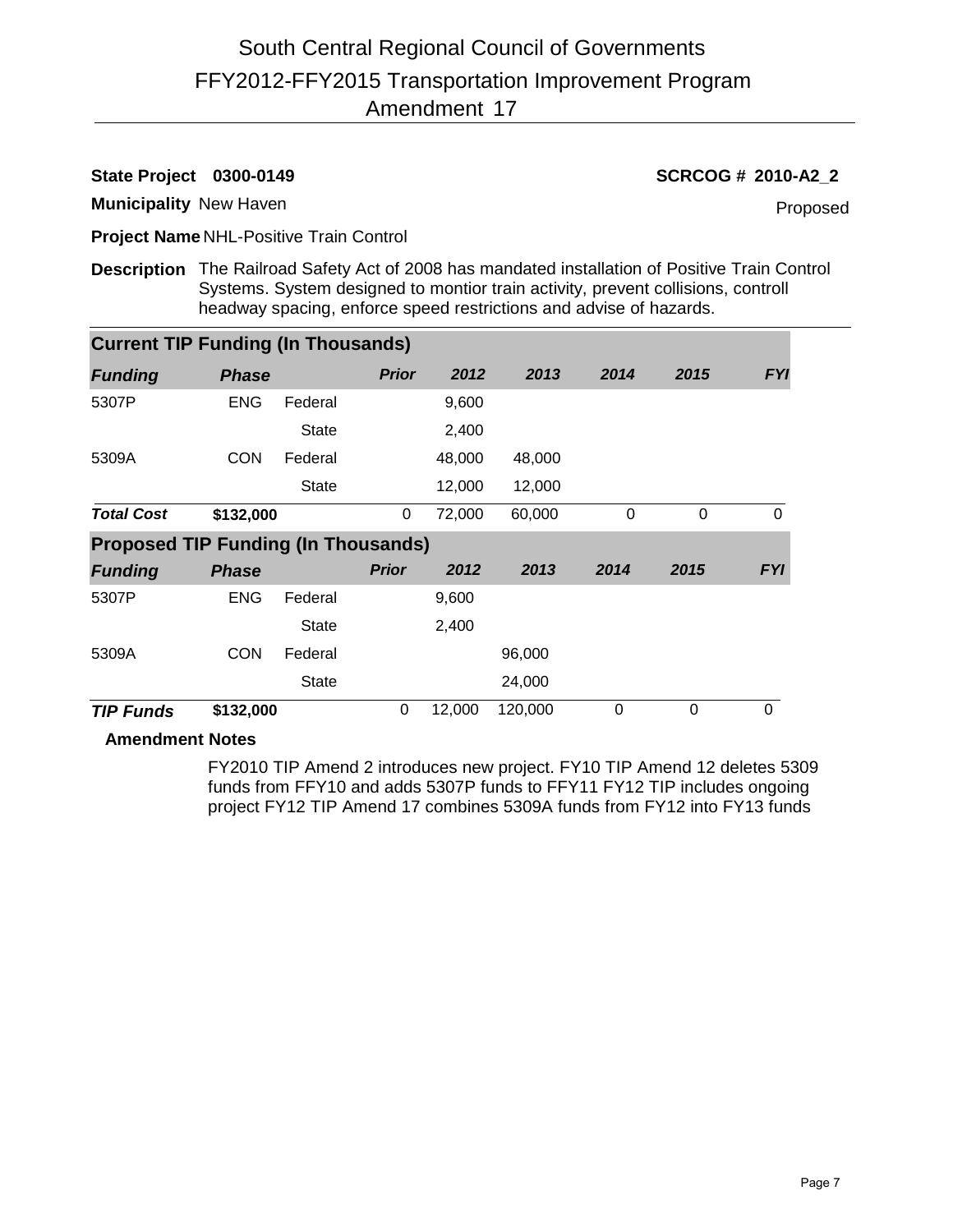# FFY2012-FFY2015 Transportation Improvement Program 17 Amendment South Central Regional Council of Governments

# **State Project 0301-T119 SCRCOG # 2007-032**

**Municipality** Regional

Proposed

**Project Name** NH-ML Catenary replacment, Section C1A & C2.

**Description** Replace the existing catenary system from New Haven to the New York Border with a constant tension wire supporting system, designing the system for maximum speed allowed by track geometry and other physical constraints.

| <b>Current TIP Funding (In Thousands)</b>  |              |              |              |         |          |             |             |            |
|--------------------------------------------|--------------|--------------|--------------|---------|----------|-------------|-------------|------------|
| <b>Funding</b>                             | <b>Phase</b> |              | <b>Prior</b> | 2012    | 2013     | 2014        | 2015        | <b>FYI</b> |
| 5307C                                      | <b>CON</b>   | Federal      | 20,800       |         |          |             |             |            |
|                                            |              | <b>State</b> | 5,200        |         |          |             |             |            |
| 5309A                                      |              | Federal      | 19,200       | 103,416 |          |             |             |            |
|                                            |              | <b>State</b> | 4,800        | 25,854  |          |             |             |            |
| <b>Total Cost</b>                          | \$179,270    |              | 50,000       | 129,270 | $\Omega$ | $\Omega$    | 0           | $\Omega$   |
| <b>Proposed TIP Funding (In Thousands)</b> |              |              |              |         |          |             |             |            |
| <b>Funding</b>                             | <b>Phase</b> |              | <b>Prior</b> | 2012    | 2013     | 2014        | 2015        | <b>FYI</b> |
| 5307C                                      | <b>CON</b>   | Federal      | 20,800       |         |          |             |             |            |
|                                            |              | <b>State</b> | 5,200        |         |          |             |             |            |
| 5309A                                      |              | Federal      | 19,200       |         | 103,416  |             |             |            |
|                                            |              | <b>State</b> | 4,800        |         | 25,854   |             |             |            |
| <b>TIP Funds</b>                           | \$179,270    |              | 50,000       | 0       | 129,270  | $\mathbf 0$ | $\mathbf 0$ | $\Omega$   |

# **Amendment Notes**

Ongoing program included in FY07 TIP. FY07 TIP Amend 23 moves funding from FFY08 to FYI Project moved into FY10 TIP CON increased \$31.5 M. FY12 TIP includes ongoing project FY12 TIP Amend 17 moves 5309A funds from FY12 to FY13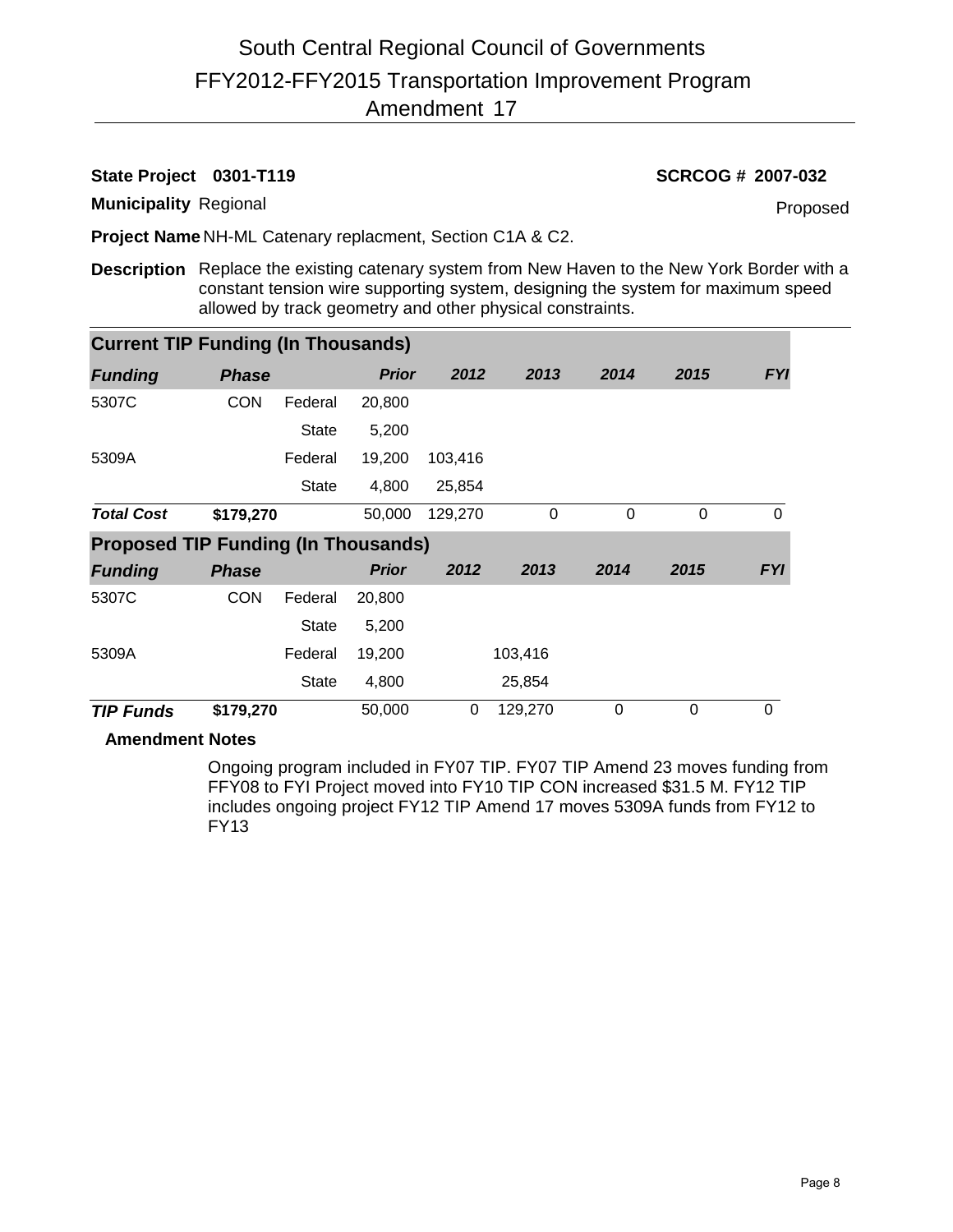# FFY2012-FFY2015 Transportation Improvement Program 17 Amendment South Central Regional Council of Governments

**State Project 0424-AXXX SCRCOG # 2010-004**

**Municipality** Milford

Proposed

**Project Name** Milford Transit Administrative Capital Program

**Description** Transit District's Administrative Capital Funds for purchase of utility vehicles, vehicle parts, computer hardware, equipment, etc used to support Transit operations

| <b>Current TIP Funding (In Thousands)</b>  |              |              |              |      |      |      |      |            |
|--------------------------------------------|--------------|--------------|--------------|------|------|------|------|------------|
| <b>Funding</b>                             | <b>Phase</b> |              | <b>Prior</b> | 2012 | 2013 | 2014 | 2015 | <b>FYI</b> |
| 5307C                                      | <b>OTH</b>   | Federal      |              | 170  | 160  | 160  | 160  | 160        |
|                                            |              | <b>State</b> |              | 43   | 40   | 40   | 40   | 40         |
| 5307P                                      |              | Federal      |              | 280  |      |      |      |            |
|                                            |              | <b>State</b> |              | 70   |      |      |      |            |
| <b>Total Cost</b>                          | \$1,363      |              | $\Omega$     | 563  | 200  | 200  | 200  | 200        |
| <b>Proposed TIP Funding (In Thousands)</b> |              |              |              |      |      |      |      |            |
| <b>Funding</b>                             | <b>Phase</b> |              | <b>Prior</b> | 2012 | 2013 | 2014 | 2015 | <b>FYI</b> |
| 5307C                                      | <b>OTH</b>   | Federal      |              |      | 160  | 160  | 160  | 160        |
|                                            |              | <b>State</b> |              |      | 40   | 40   | 40   | 40         |
| 5307P                                      |              | Federal      |              | 280  | 170  |      |      |            |
|                                            |              | <b>State</b> |              | 70   | 43   |      |      |            |
| <b>TIP Funds</b>                           | \$1,363      |              | $\mathbf 0$  | 350  | 413  | 200  | 200  | 200        |

# **Amendment Notes**

FY12 TIP includes ongoing project. FY12 TIP Amend 17 moves 5307C funds from FY12 to FY13 changes to 5307P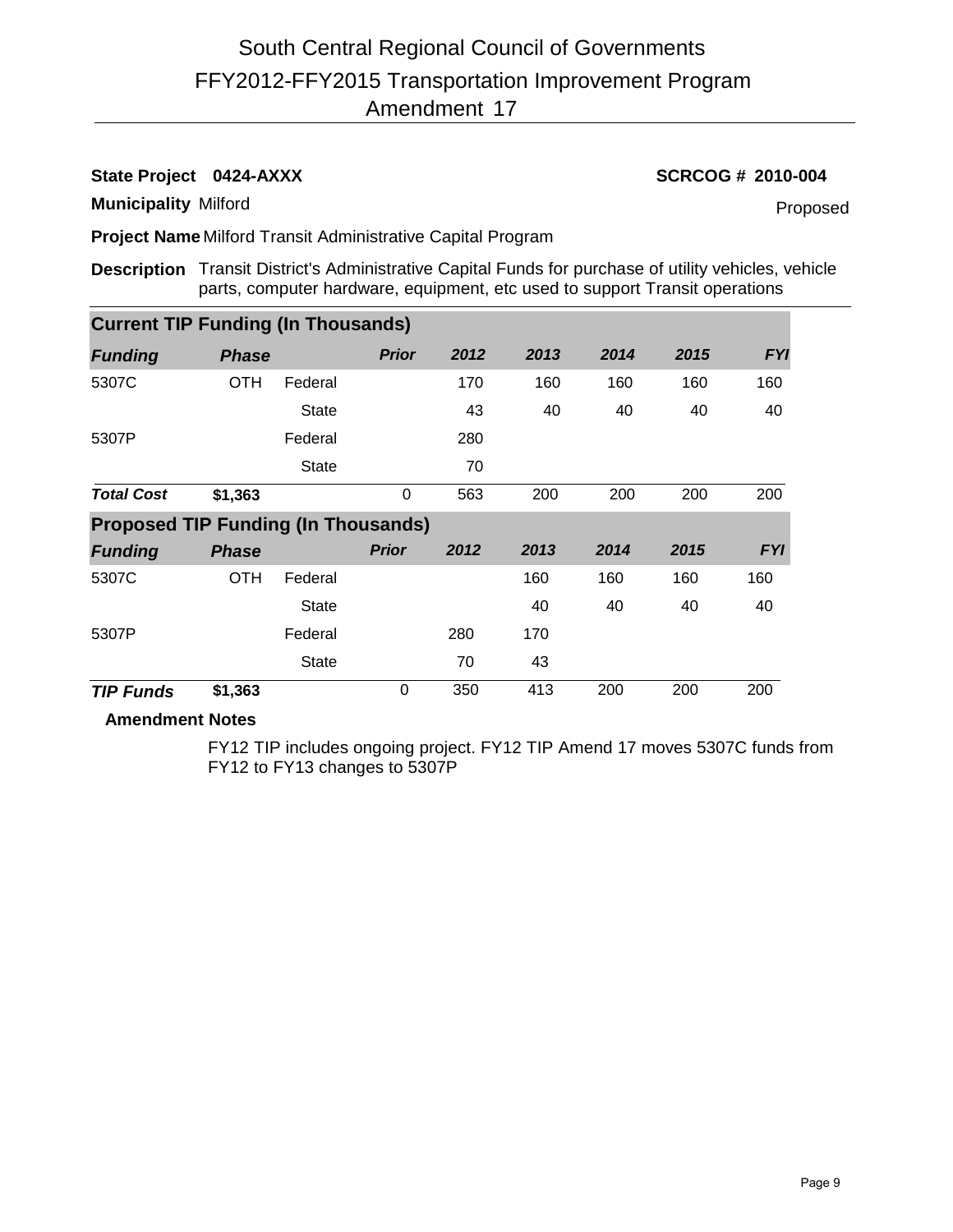# FFY2012-FFY2015 Transportation Improvement Program 17 Amendment South Central Regional Council of Governments

**State Project 0424-PXXX SCRCOG # 2010-005**

**Municipality** Milford

Proposed

**Project Name** Milford Transit Replace Paratransit Vehicles

**Description** Transit District's Capital Funds for purchase of Paratransit buses to replace vehicles that have reached the end of their useful life. Generally 4 years or 125,000 miles

| <b>Current TIP Funding (In Thousands)</b>                                      |              |              |              |      |      |          |          |            |
|--------------------------------------------------------------------------------|--------------|--------------|--------------|------|------|----------|----------|------------|
| <b>Funding</b>                                                                 | <b>Phase</b> |              | <b>Prior</b> | 2012 | 2013 | 2014     | 2015     | <b>FYI</b> |
| 5307C                                                                          | <b>OTH</b>   | Federal      |              | 326  | 395  |          |          | 346        |
|                                                                                |              | <b>State</b> |              | 82   | 99   |          |          | 86         |
| 5307P                                                                          |              | Federal      |              | 168  |      |          |          |            |
|                                                                                |              | <b>State</b> |              | 42   |      |          |          |            |
| <b>Total Cost</b>                                                              | \$1,544      |              | $\mathbf 0$  | 618  | 494  | $\Omega$ | $\Omega$ | 432        |
|                                                                                |              |              |              |      |      |          |          |            |
|                                                                                |              |              |              |      |      |          |          |            |
|                                                                                | <b>Phase</b> |              | <b>Prior</b> | 2012 | 2013 | 2014     | 2015     | <b>FYI</b> |
|                                                                                | <b>OTH</b>   | Federal      |              |      | 395  |          |          | 346        |
|                                                                                |              | <b>State</b> |              |      | 99   |          |          | 86         |
|                                                                                |              | Federal      |              | 168  | 326  |          |          |            |
| <b>Proposed TIP Funding (In Thousands)</b><br><b>Funding</b><br>5307C<br>5307P |              | <b>State</b> |              | 42   | 82   |          |          |            |

# **Amendment Notes**

FY12 TIP includes ongoing project FY12 TIP Amend 17 moves 5307C funds from FY12 to FY13 changes to 5307P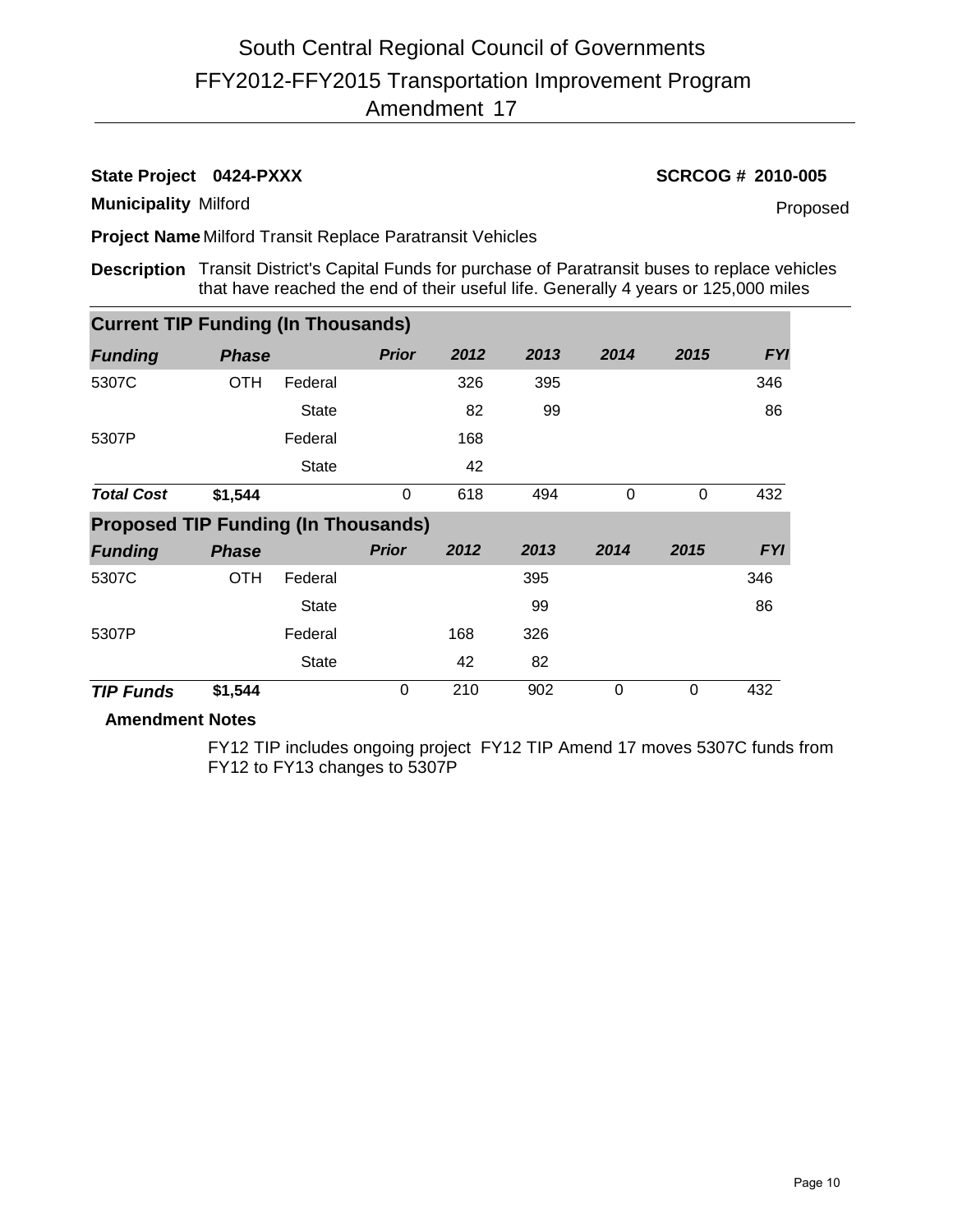**RCO** 

*Planning for Our Region's Future*

Bethany Branford East Haven Guilford Hamden Madison Meriden Milford New Haven North Branford North Haven Orange Wallingford West Haven Woodbridge

Carl J. Amento, Executive Director

*Resolution Fiscal Year 2012-Fiscal Year 2015 Transportation Improvement Program Amendment Seventeen*

- *Whereas:* U.S. Department of Transportation "Metropolitan Planning Regulations" (23 *CFR* 450) prescribe that each metropolitan planning organization maintain a financially constrained multi-modal transportation improvement program consistent with a *State Implementation Plan for Air Quality* (*SIP*) conforming to both U.S. Environmental Protection Administration-established air quality guidelines and *SIP*-established mobile source emissions budgets; and
- *Whereas:* The Council, per 23 *CFR* 450.324 and in cooperation with the Connecticut Department of Transportation (ConnDOT) and public transit operators and relying upon financial constraints offered by ConnDOT, adopted a *Fiscal Year 2012-Fiscal Year 2015 Transportation Improvement Program* on January 25, 2012, after finding the *Program* conforming per U.S. Environmental Protection Administration (U.S. EPA) final conformity rule (40 *CFR* 51 and 93) and relevant Connecticut Department of Transportation air quality conformity determinations: *Air Quality Conformity Reports: Fiscal Year 2012-2015 Transportation Improvement Program* and the Region's *Long-Range Transportation Plans—2011 to 2040, (April, 2011)*; and
- *Whereas:* The Council, on January 25, 2012, indicated that periodic *Program* adjustment or amendment was possible; and
- *Whereas:* Projects referenced in the Program amendment (below) are consistent with the region's long-range transportation plan (*South Central Regional Long Range Transportation Plan—2011 to 2040, (April, 2011))*; and
- *Whereas:* Council *Public Participation Guidelines: Transportation Planning* have been observed during the development of the proposed *Program* amendment (below); and
- *Whereas*: By agreement between the Council and the Connecticut Department of Transportation, public involvement activities carried out by the South Central Regional Council of Governments in response to U.S. Department of Transportation metropolitan planning requirements are intended to satisfy the requirements associated with development of a *Statewide Transportation Improvement Program* and/or its amendment; and
- *Whereas:* Council of Governments' review of transportation goals, projects and opportunities may result in further adjustment or amendment of the *Program*.

127 Washington Avenue, 4th Floor West, North Haven, CT 06473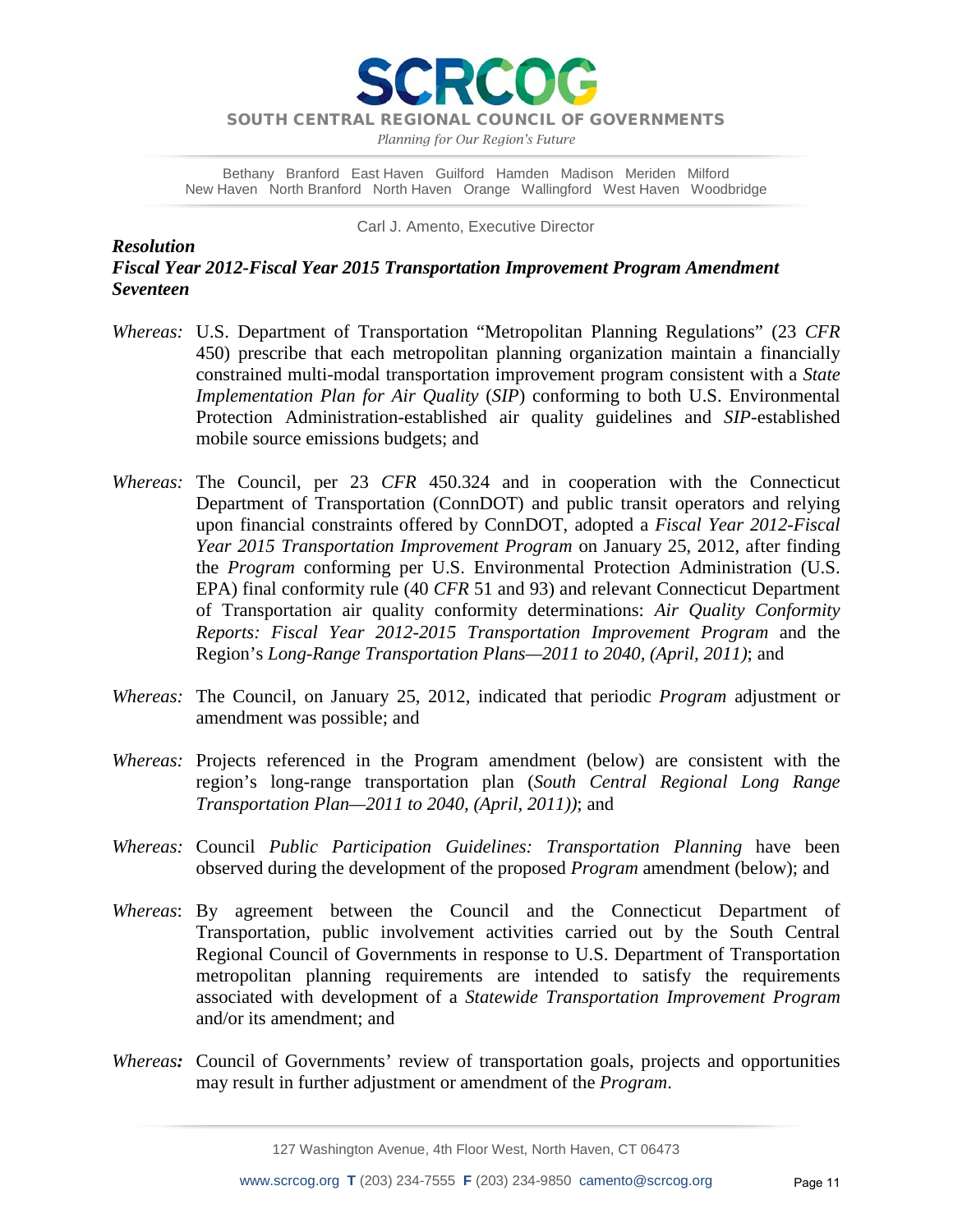

*Planning for Our Region's Future*

Bethany Branford East Haven Guilford Hamden Madison Meriden Milford New Haven North Branford North Haven Orange Wallingford West Haven Woodbridge

Carl J. Amento, Executive Director

*Resolution Fiscal Year 2012-Fiscal Year 2015 Transportation Improvement Program Amendment Seventeen (continued)*

*Now, Therefore, Be It Resolved By the Council of Governments:*

The *Program Amendment Seventeen* shall be transmitted to the Connecticut Department of Transportation, for inclusion in the *State Transportation Improvement Program*

The undersigned duly qualified and acting Secretary of the South Central Regional Council of Governments certifies that the foregoing is a true and correct copy of a resolution adopted at a legally convened meeting of the South Central Regional Council of Governments on **August 28, 2013**

Date: **August 28, 2013**. By:

 First Selectman Michael Freda, *Secretary* South Central Regional Council of Governments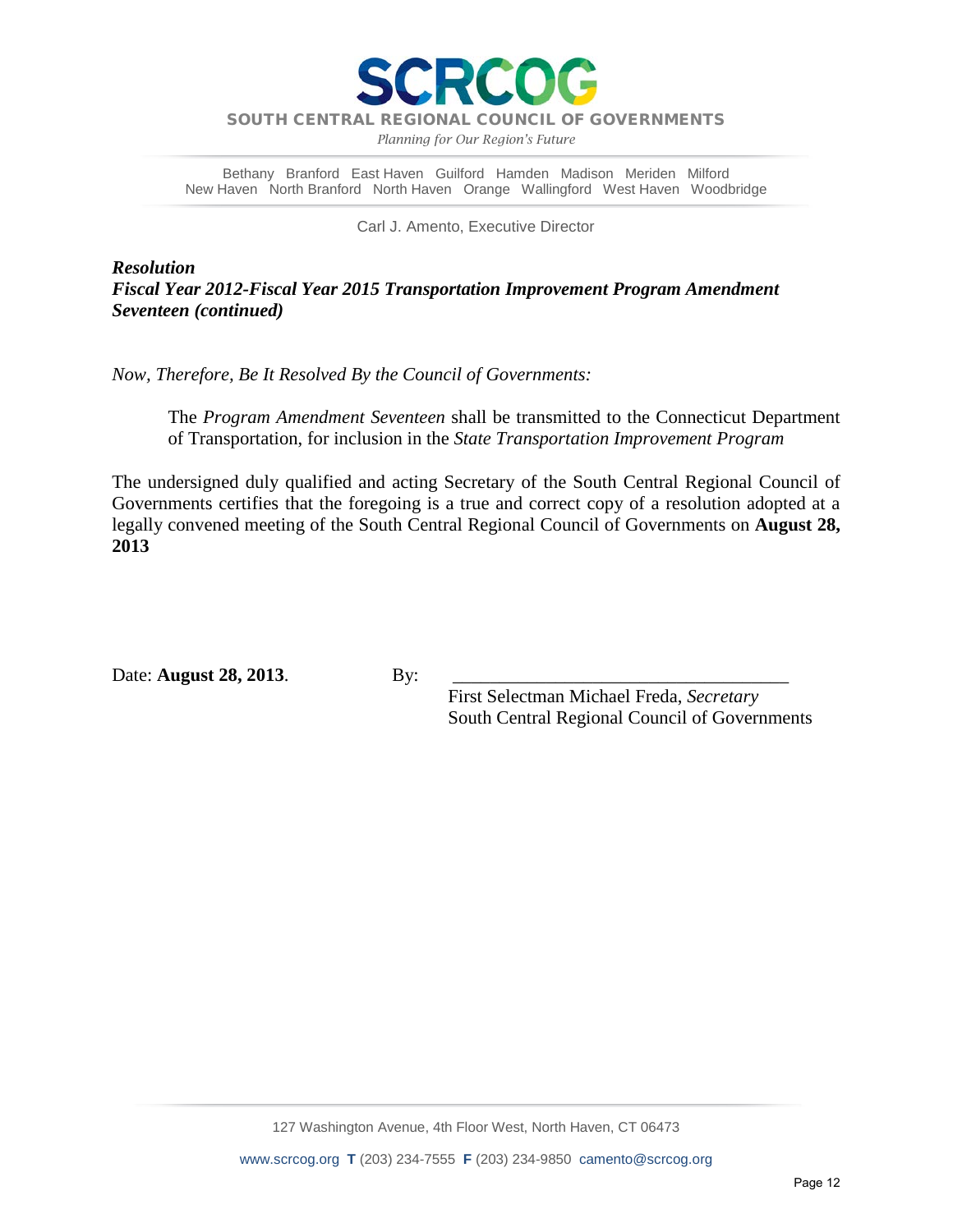# **South Central Regional Council of Governments**

Active STP-Urban Funded Projects

# **Project 0014-0177 2011-A21-1 Replace Bridge 02675 over Sybil Creek**

Description Project for the Replacement of Bridge 02675 which carries Rte 146 over Sybil Creek. Only ROW phase at this time.

### **Project 0025-0138 Route 42 Realignment**

Description This project is for the reconstruction Route 42 intended to improve safety and drainage

## **Project 0043-0128 2013-A13-1 Replace Bridge 01665 O/ Farm River**

Description Replacement of bridge 01665 which carries Route 100 over the Farm River in East Haven Only ROW phase at this time.

## **Project 0059-0157 2011-A21-2 Replace Bridge 02677 over Stream**

Description Project for the Replacement of Bridge 02677 which carries Rte 146 over an unnamed Stream. Only ROW phase at this time

### **Project 0059-0161 2012-A27-1 Long Hill Rd Reconstruction**

Description 3600' of Long Hill Rd will be widened to 30', a new culvert installed @ Spinning Mill Brook and Right turn radius at Route 1 will be improved.

### **Project 0061-TMPI 2013-A14-3 Hamden Signals**

Description Complete replacement of 7 existing Signals Whitney Ave @ Worth, Dixwell, School, Washington, Church Drive, Rte 40 and Dixwell @ Washington Ave.

### **Project 0079-0210 1999-032 Gravel St: Reconstruction**

Description Reconstruct Gravel Street from East Main Street to Baldwin Ave

### **Project 0079-0226 2007-048 Quinnipiac River Linear Trail Phase 2**

Description Design and Construct 1.7 Miles of a 10ft wide Multi-purpose trail from Oregon Road to West Main St, Project will include 3 crossings over Sodom Brook. HPP earmark #3862

### **Project 0083-0262 2011-A15-3 Naugatuck Ave Drainage**

Description Project is for improvements to the city owned and maintained Naugatuck Ave storm drainage system